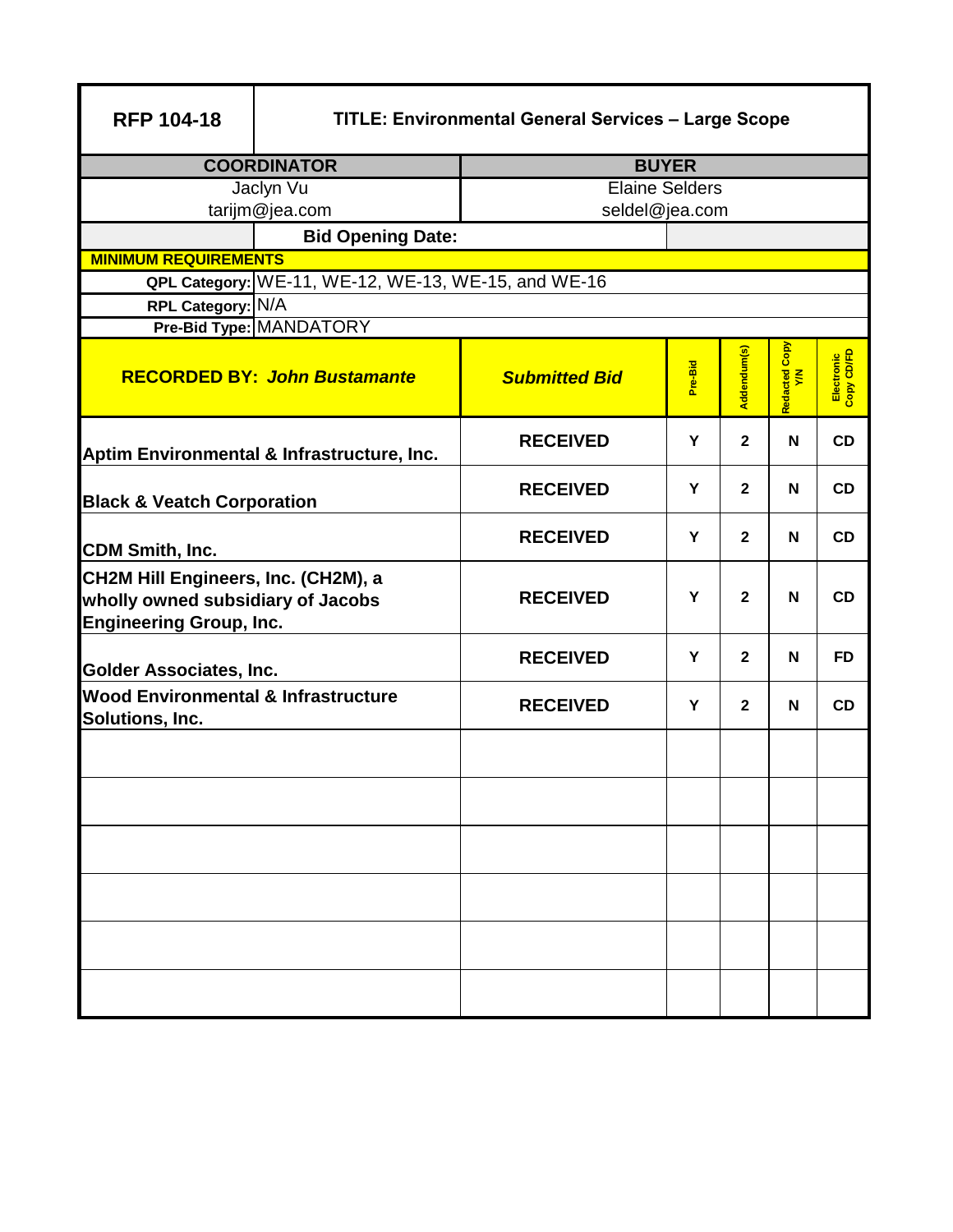| <b>ITN 113-18</b>                     | TITLE: Crane, Rigging and Heavy Hauling Services for JEA |                      |              |             |                      |                          |  |
|---------------------------------------|----------------------------------------------------------|----------------------|--------------|-------------|----------------------|--------------------------|--|
|                                       | <b>COORDINATOR</b>                                       |                      | <b>BUYER</b> |             |                      |                          |  |
|                                       | Rodney Lovgren                                           | Rodney Lovgren       |              |             |                      |                          |  |
|                                       | lovgrd@jea.com                                           | lovgrd@jea.com       |              |             |                      |                          |  |
|                                       | <b>Bid Opening Date:</b>                                 |                      |              |             |                      |                          |  |
| <b>MINIMUM REQUIREMENTS</b>           |                                                          |                      |              |             |                      |                          |  |
| QPL Category: N/A                     |                                                          |                      |              |             |                      |                          |  |
| RPL Category: N/A                     |                                                          |                      |              |             |                      |                          |  |
| Pre-Bid Type: OPTIONAL                |                                                          |                      |              |             |                      |                          |  |
|                                       | <b>RECORDED BY: John Bustamante</b>                      | <b>Submitted Bid</b> | Pre-Bid      | Addendum(s) | Redacted Copy<br>Y/N | Electronic<br>Copy CD/FD |  |
| <b>Beyel Brothers, Inc.</b>           |                                                          | <b>RECEIVED</b>      | N            | N/A         | N                    | <b>FD</b>                |  |
| Crane & Rigging of Jacksonville, Inc. |                                                          | <b>RECEIVED</b>      | Y            | N/A         | N                    | <b>FD</b>                |  |
| <b>Sims Crane &amp; Equipment Co.</b> |                                                          | <b>RECEIVED</b>      | Y            | N/A         | N                    | <b>FD</b>                |  |
|                                       |                                                          |                      |              |             |                      |                          |  |
|                                       |                                                          |                      |              |             |                      |                          |  |
|                                       |                                                          |                      |              |             |                      |                          |  |
|                                       |                                                          |                      |              |             |                      |                          |  |
|                                       |                                                          |                      |              |             |                      |                          |  |
|                                       |                                                          |                      |              |             |                      |                          |  |
|                                       |                                                          |                      |              |             |                      |                          |  |
|                                       |                                                          |                      |              |             |                      |                          |  |
|                                       |                                                          |                      |              |             |                      |                          |  |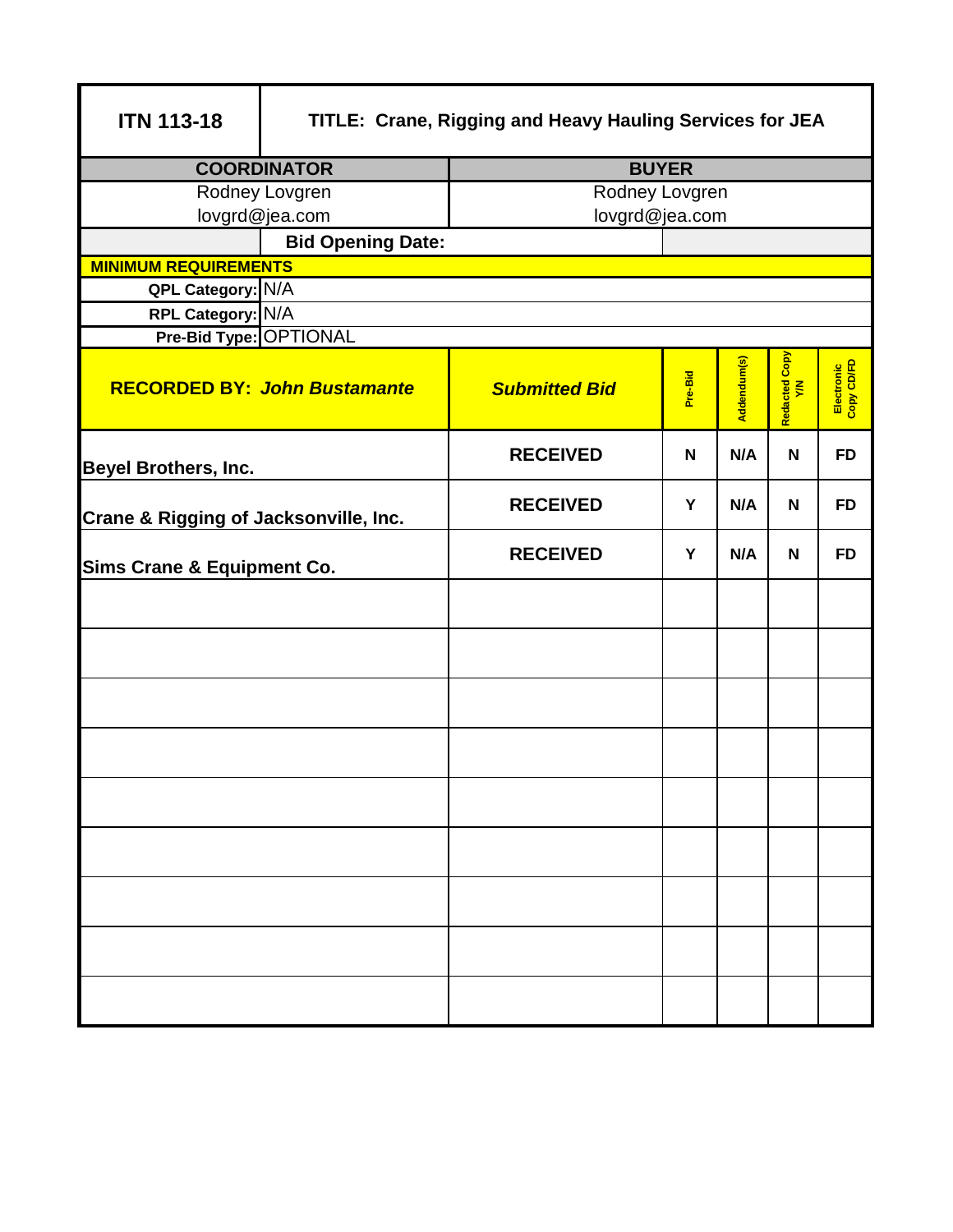| <b>ITN 116-18</b>                                                    | <b>TITLE: Industrial Performance Program Services</b> |                       |              |              |                                  |                          |  |
|----------------------------------------------------------------------|-------------------------------------------------------|-----------------------|--------------|--------------|----------------------------------|--------------------------|--|
|                                                                      | <b>COORDINATOR</b>                                    |                       | <b>BUYER</b> |              |                                  |                          |  |
|                                                                      | <b>Paul Thomas</b>                                    | <b>Elaine Selders</b> |              |              |                                  |                          |  |
|                                                                      | thompm@jea.com                                        | seldel@jea.com        |              |              |                                  |                          |  |
|                                                                      | <b>Bid Opening Date:</b>                              |                       |              |              |                                  |                          |  |
| <b>MINIMUM REQUIREMENTS</b>                                          |                                                       |                       |              |              |                                  |                          |  |
| QPL Category: N/A                                                    |                                                       |                       |              |              |                                  |                          |  |
| RPL Category: N/A                                                    |                                                       |                       |              |              |                                  |                          |  |
|                                                                      | Pre-Bid Type: MANDATORY                               |                       |              |              |                                  |                          |  |
|                                                                      | <b>RECORDED BY: John Bustamante</b>                   | <b>Submitted Bid</b>  | Pre-Bid      | Addendum(s)  | Copy<br>Redacted <b>C</b><br>V/N | Electronic<br>Copy CD/FD |  |
| ATI Holdings, LLC (ATI) d/b/a<br><b>ATI Worksite Solutions (AWS)</b> |                                                       | <b>RECEIVED</b>       | Y            | $\mathbf{2}$ | N                                | <b>FD</b>                |  |
| <b>OnSite Physio, LLC</b>                                            |                                                       | <b>RECEIVED</b>       | Y            | $\mathbf{2}$ | N                                | <b>FD</b>                |  |
| <b>Unify Health Services, LLC</b>                                    |                                                       | <b>RECEIVED</b>       | Y            | $\mathbf{2}$ | N                                | <b>FD</b>                |  |
|                                                                      |                                                       |                       |              |              |                                  |                          |  |
|                                                                      |                                                       |                       |              |              |                                  |                          |  |
|                                                                      |                                                       |                       |              |              |                                  |                          |  |
|                                                                      |                                                       |                       |              |              |                                  |                          |  |
|                                                                      |                                                       |                       |              |              |                                  |                          |  |
|                                                                      |                                                       |                       |              |              |                                  |                          |  |
|                                                                      |                                                       |                       |              |              |                                  |                          |  |
|                                                                      |                                                       |                       |              |              |                                  |                          |  |
|                                                                      |                                                       |                       |              |              |                                  |                          |  |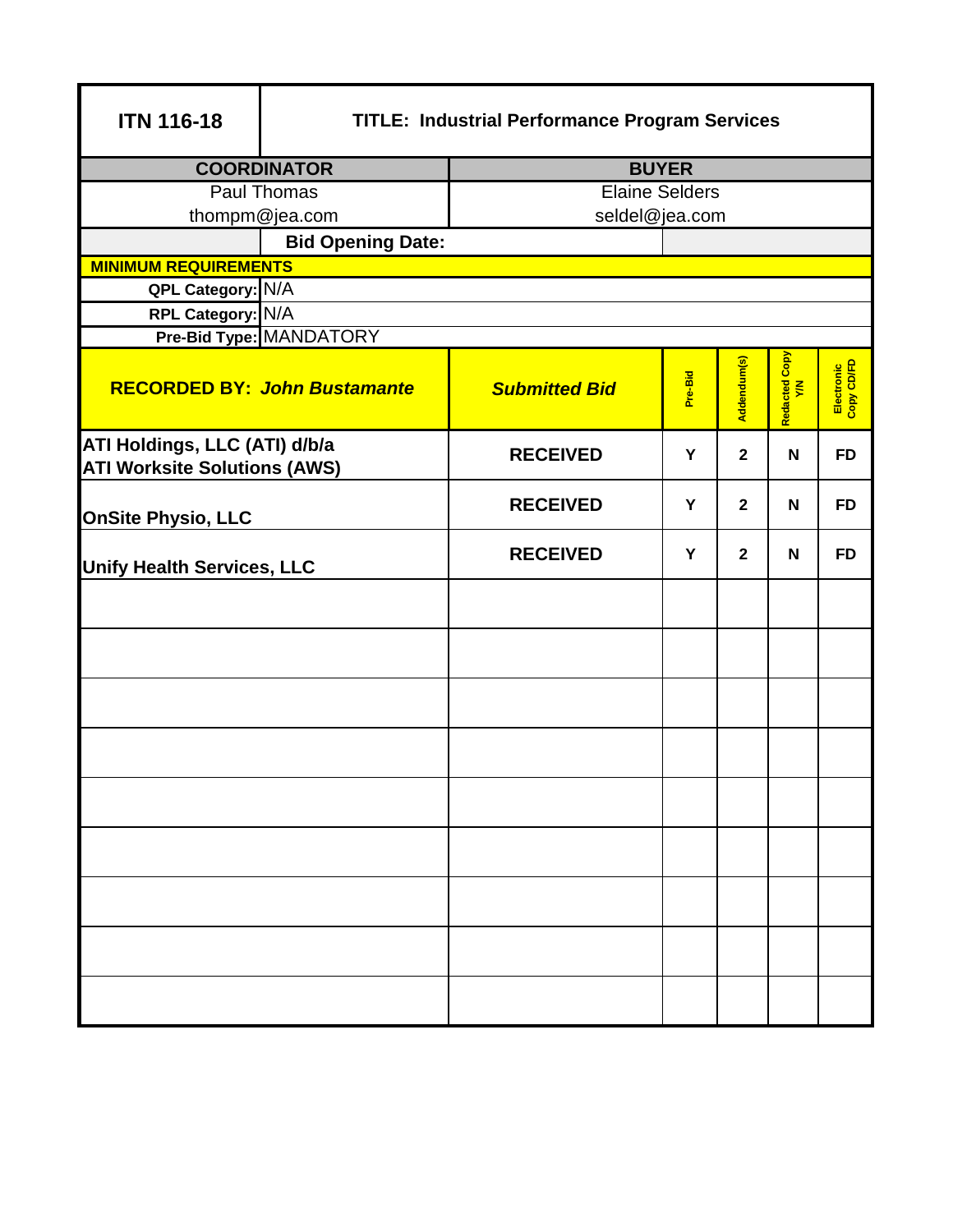| <b>RFP 118-18</b>                                               | <b>TITLE: Environmental General Services - Small Scope</b> |                |                 |                           |              |  |  |  |
|-----------------------------------------------------------------|------------------------------------------------------------|----------------|-----------------|---------------------------|--------------|--|--|--|
| Coordinator                                                     |                                                            |                |                 |                           |              |  |  |  |
|                                                                 | <b>Buyer</b>                                               |                |                 |                           |              |  |  |  |
| Jaclyn Vu                                                       | <b>Elaine Selders</b>                                      |                |                 |                           |              |  |  |  |
| <b>Opening Date: August 14, 2018</b>                            |                                                            |                |                 |                           |              |  |  |  |
|                                                                 | <b>Minimum Requirements</b>                                |                |                 |                           |              |  |  |  |
|                                                                 | <b>QPL Category</b>                                        | QPL            |                 |                           |              |  |  |  |
|                                                                 | Mandatory Pre-Proposal                                     | Yes            |                 |                           |              |  |  |  |
| <b>RECORDED BY: Lynn Rix</b>                                    | <b>Submitted Bid</b>                                       | <b>Pre-Bid</b> | Adden:          | <b>Redacted Y/N</b>       | <b>CD/FD</b> |  |  |  |
| <b>Wood Environment &amp; Infrastructure</b><br>Solutions, Inc. | <b>Received</b>                                            | Υ              | 5               | N                         | <b>CD</b>    |  |  |  |
| <b>ECS Florida, LLC</b>                                         | <b>Received</b>                                            | Υ              | 5               | N                         | CD           |  |  |  |
| <b>Mechling Engineering &amp; Consulting, Inc.</b>              | <b>Received</b>                                            | Υ              | 5               | N                         | CD           |  |  |  |
| <b>Geosyntec Consultants, Inc.</b>                              | <b>Received</b>                                            | Y              | 5               | N                         | CD           |  |  |  |
| <b>Environmental Services, Inc.</b>                             | <b>Received</b>                                            | Y              | 5               | N                         | CD           |  |  |  |
| <b>Terracon Consultants, Inc.</b>                               | <b>Received</b>                                            | Y              | 5               | N                         | CD           |  |  |  |
| Aptim Environmental & Infrastructure,<br>Inc.                   | <b>Received</b>                                            | Υ              | 5               | N                         | CD           |  |  |  |
| <b>Aerostar SES, LLC</b>                                        | <b>Received</b>                                            | Υ              | 5               | N                         | CD           |  |  |  |
| <b>Black &amp; Veatch Corporation</b>                           | <b>Received</b>                                            | Y              | ${\bf 5}$       | N                         | ${\tt CD}$   |  |  |  |
| <b>Golder Associates, Inc.</b>                                  | <b>Received</b>                                            | Y              | 5               | $\boldsymbol{\mathsf{N}}$ | <b>FD</b>    |  |  |  |
| <b>Apex Companies, LLC</b>                                      | <b>Received</b>                                            | Υ              | 5               | N                         | <b>FD</b>    |  |  |  |
| <b>TRC Environmental Corp.</b>                                  | <b>Received</b>                                            | Υ              | 5               | $\boldsymbol{\mathsf{N}}$ | CD           |  |  |  |
| Cardno, Inc.                                                    | <b>Received</b>                                            | Y              | $5\phantom{.0}$ | $\boldsymbol{\mathsf{N}}$ | CD           |  |  |  |
| S&ME, Inc.                                                      | <b>Received</b>                                            | Y              | $5\phantom{.0}$ | N                         | CD           |  |  |  |
|                                                                 |                                                            |                |                 |                           |              |  |  |  |
|                                                                 |                                                            |                |                 |                           |              |  |  |  |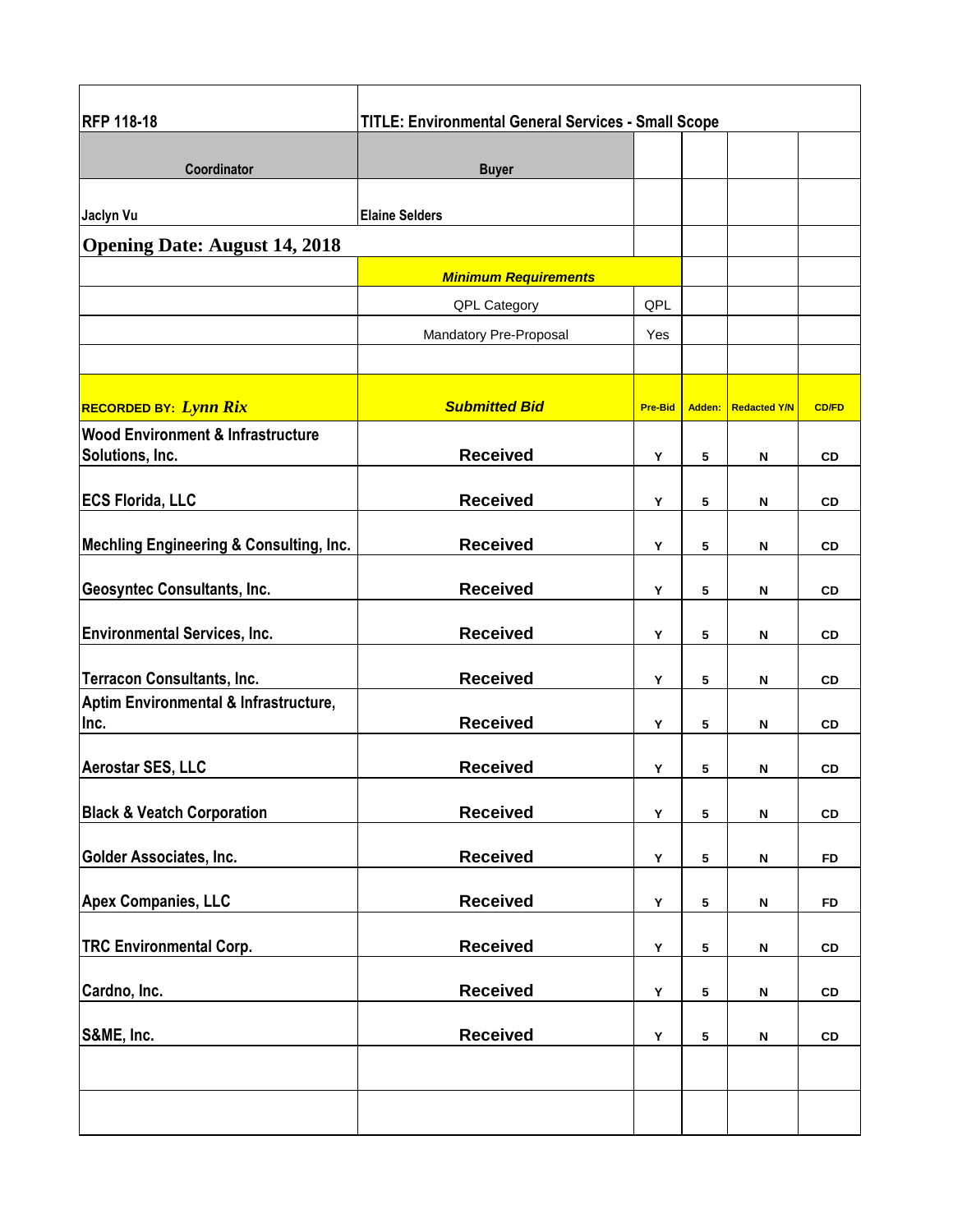| <b>ITN 124-18</b>                                  | <b>TITLE: Strategic Planning &amp; Implementation Consulting Services</b> |                |              |                     |              |  |  |  |
|----------------------------------------------------|---------------------------------------------------------------------------|----------------|--------------|---------------------|--------------|--|--|--|
| Coordinator                                        | <b>Buyer</b>                                                              |                |              |                     |              |  |  |  |
| N/A                                                | <b>Elaine Selders</b>                                                     |                |              |                     |              |  |  |  |
| <b>Opening Date: August 14, 2018</b>               |                                                                           |                |              |                     |              |  |  |  |
|                                                    | <b>Minimum Requirements</b>                                               |                |              |                     |              |  |  |  |
|                                                    | QPL Category                                                              | N/A            |              |                     |              |  |  |  |
|                                                    | Mandatory Pre-Proposal                                                    | <b>No</b>      |              |                     |              |  |  |  |
| <b>RECORDED BY: Lynn Rix</b>                       | <b>Submitted Bid</b>                                                      | <b>Pre-Bid</b> | Adden:       | <b>Redacted Y/N</b> | <b>CD/FD</b> |  |  |  |
| Tanner, LLC                                        | <b>Received</b>                                                           | N/A            | $\mathbf{2}$ | N                   | CD           |  |  |  |
| <b>Navigant Consulting, Inc.</b>                   | <b>Received</b>                                                           | N/A            | 2            | N                   | CD           |  |  |  |
| <b>PA Consulting Group, Inc.</b>                   | <b>Received</b>                                                           | N/A            | $\mathbf{2}$ | N                   | CD           |  |  |  |
| McKinsey and Company, Inc.<br><b>Washington DC</b> | <b>Received</b>                                                           | N/A            | $\mathbf{2}$ | Υ                   | CD           |  |  |  |
| The North Highland Company, LLC                    | <b>Received</b>                                                           | N/A            | $\mathbf{2}$ | N                   | CD           |  |  |  |
| <b>Enovation Partners, LLC</b>                     | <b>Received</b>                                                           | N/A            | 2            | N                   | CD           |  |  |  |
| innogy consulting U.S. LLC                         | <b>Received</b>                                                           | N/A            | 2            | N                   | CD           |  |  |  |
| <b>MGT of America Consulting, LLC</b>              | <b>Received</b>                                                           | N/A            | $\mathbf{2}$ | N                   | None         |  |  |  |
| <b>Cognizant Worldwide</b>                         | <b>Received</b>                                                           | N/A            | $\mathbf{2}$ | N                   | <b>CD</b>    |  |  |  |
| Raftelis Financial Consultants, Inc.               | <b>Received</b>                                                           | N/A            | $\mathbf{2}$ | N                   | ${\tt CD}$   |  |  |  |
|                                                    |                                                                           |                |              |                     |              |  |  |  |
|                                                    |                                                                           |                |              |                     |              |  |  |  |
|                                                    |                                                                           |                |              |                     |              |  |  |  |
|                                                    |                                                                           |                |              |                     |              |  |  |  |
|                                                    |                                                                           |                |              |                     |              |  |  |  |
|                                                    |                                                                           |                |              |                     |              |  |  |  |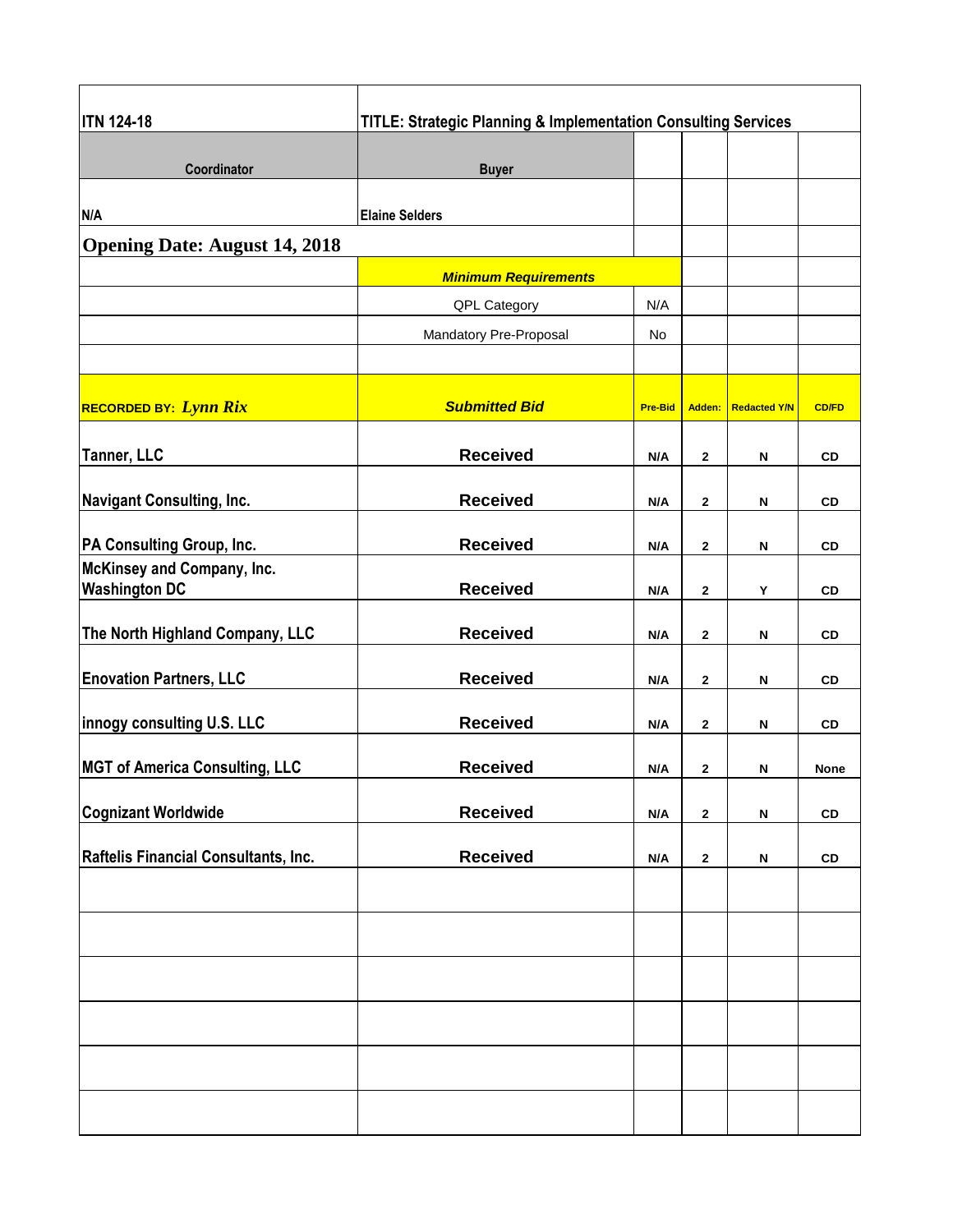| <b>IFB 125-18</b>                    | TITLE: Arlington East WRF Roadway Lighting Upgrade |                |              |                           |              |  |  |
|--------------------------------------|----------------------------------------------------|----------------|--------------|---------------------------|--------------|--|--|
| Coordinator                          | <b>Buyer</b>                                       |                |              |                           |              |  |  |
| <b>Gregg Griffin</b>                 | <b>Elaine Selders</b>                              |                |              |                           |              |  |  |
| <b>Opening Date: August 14, 2018</b> |                                                    |                |              |                           |              |  |  |
|                                      | <b>Minimum Requirements</b>                        |                |              |                           |              |  |  |
|                                      | QPL Category                                       | N/A            |              |                           |              |  |  |
|                                      | Mandatory Pre-Proposal                             | Yes            |              |                           |              |  |  |
|                                      |                                                    |                |              |                           |              |  |  |
| RECORDED BY: Lynn Rix                | <b>Submitted Bid</b>                               | <b>Pre-Bid</b> |              | Adden: Redacted Y/N       | <b>CD/FD</b> |  |  |
| <b>Williams Industrial Services</b>  | \$416,680.00                                       | Y              | $\mathbf{2}$ | $\boldsymbol{\mathsf{N}}$ | <b>FD</b>    |  |  |
| <b>Miller Electric Company</b>       | \$186,999.70                                       | Υ              | $\mathbf{2}$ | $\boldsymbol{\mathsf{N}}$ | ${\tt CD}$   |  |  |
|                                      |                                                    |                |              |                           |              |  |  |
|                                      |                                                    |                |              |                           |              |  |  |
|                                      |                                                    |                |              |                           |              |  |  |
|                                      |                                                    |                |              |                           |              |  |  |
|                                      |                                                    |                |              |                           |              |  |  |
|                                      |                                                    |                |              |                           |              |  |  |
|                                      |                                                    |                |              |                           |              |  |  |
|                                      |                                                    |                |              |                           |              |  |  |
|                                      |                                                    |                |              |                           |              |  |  |
|                                      |                                                    |                |              |                           |              |  |  |
|                                      |                                                    |                |              |                           |              |  |  |
|                                      |                                                    |                |              |                           |              |  |  |
|                                      |                                                    |                |              |                           |              |  |  |
|                                      |                                                    |                |              |                           |              |  |  |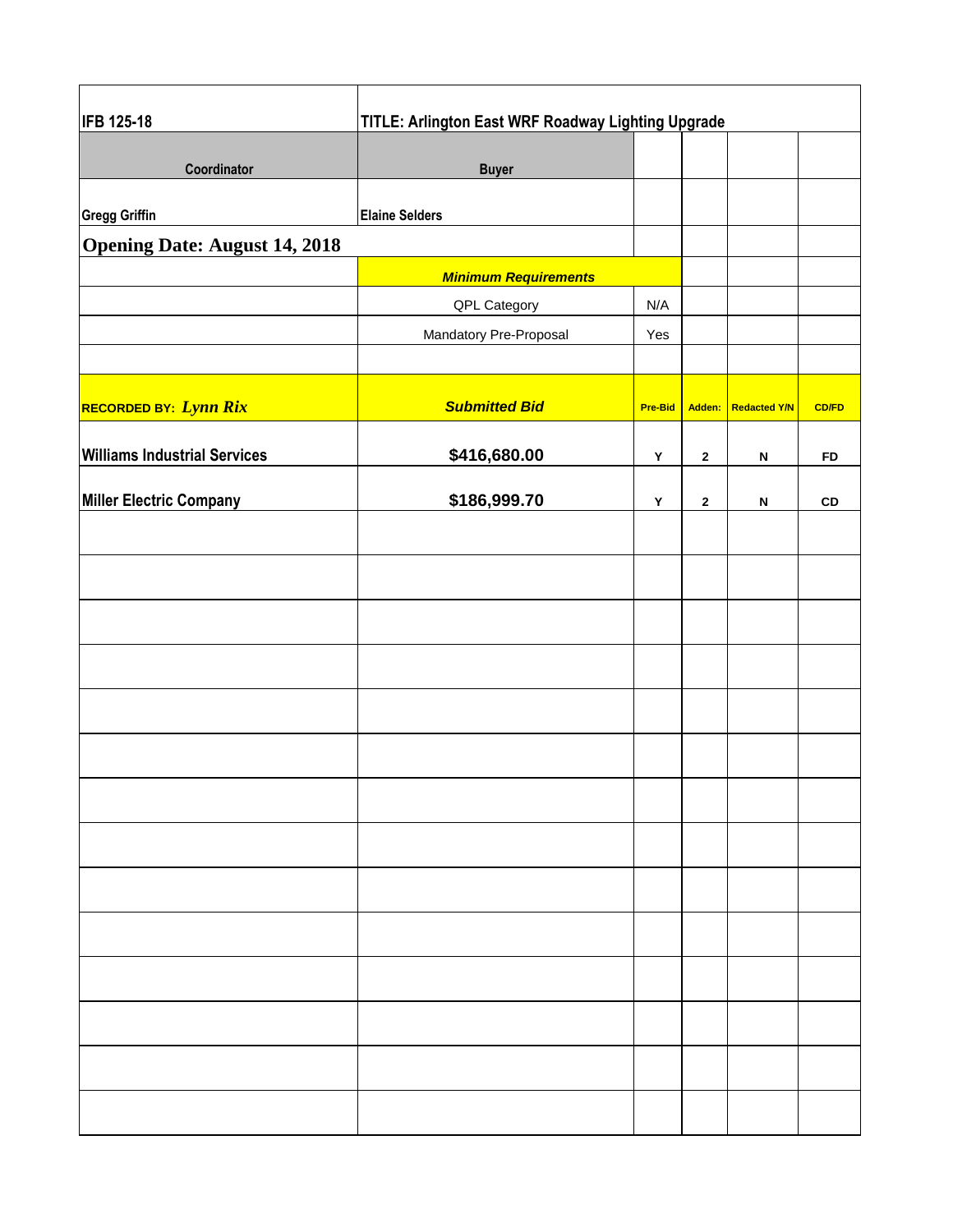| <b>RFQ 126-18</b>                    | <b>TITLE: Safety Footwear Program</b> |                |              |                           |              |
|--------------------------------------|---------------------------------------|----------------|--------------|---------------------------|--------------|
| Coordinator                          | <b>Buyer</b>                          |                |              |                           |              |
| <b>Brenda Cooper</b>                 | <b>Elaine Selders</b>                 |                |              |                           |              |
| <b>Opening Date: August 14, 2018</b> |                                       |                |              |                           |              |
|                                      | <b>Minimum Requirements</b>           |                |              |                           |              |
|                                      | QPL Category                          | N/A            |              |                           |              |
|                                      | Mandatory Pre-Proposal                | No             |              |                           |              |
|                                      |                                       |                |              |                           |              |
| RECORDED BY: Lynn Rix                | <b>Submitted Bid</b>                  | <b>Pre-Bid</b> |              | Adden: Redacted Y/N       | <b>CD/FD</b> |
| Red Wing Brands of America, Inc.     | <b>Received</b>                       | N/A            | $\mathbf{1}$ | $\boldsymbol{\mathsf{N}}$ | <b>FD</b>    |
| <b>Ritz Safety</b>                   | <b>Received</b>                       | N/A            | $\mathbf{2}$ | $\boldsymbol{\mathsf{N}}$ | <b>None</b>  |
| <b>Army Navy Outdoors</b>            | <b>Received</b>                       | N/A            | $\mathbf{2}$ | $\boldsymbol{\mathsf{N}}$ | <b>FD</b>    |
|                                      |                                       |                |              |                           |              |
|                                      |                                       |                |              |                           |              |
|                                      |                                       |                |              |                           |              |
|                                      |                                       |                |              |                           |              |
|                                      |                                       |                |              |                           |              |
|                                      |                                       |                |              |                           |              |
|                                      |                                       |                |              |                           |              |
|                                      |                                       |                |              |                           |              |
|                                      |                                       |                |              |                           |              |
|                                      |                                       |                |              |                           |              |
|                                      |                                       |                |              |                           |              |
|                                      |                                       |                |              |                           |              |
|                                      |                                       |                |              |                           |              |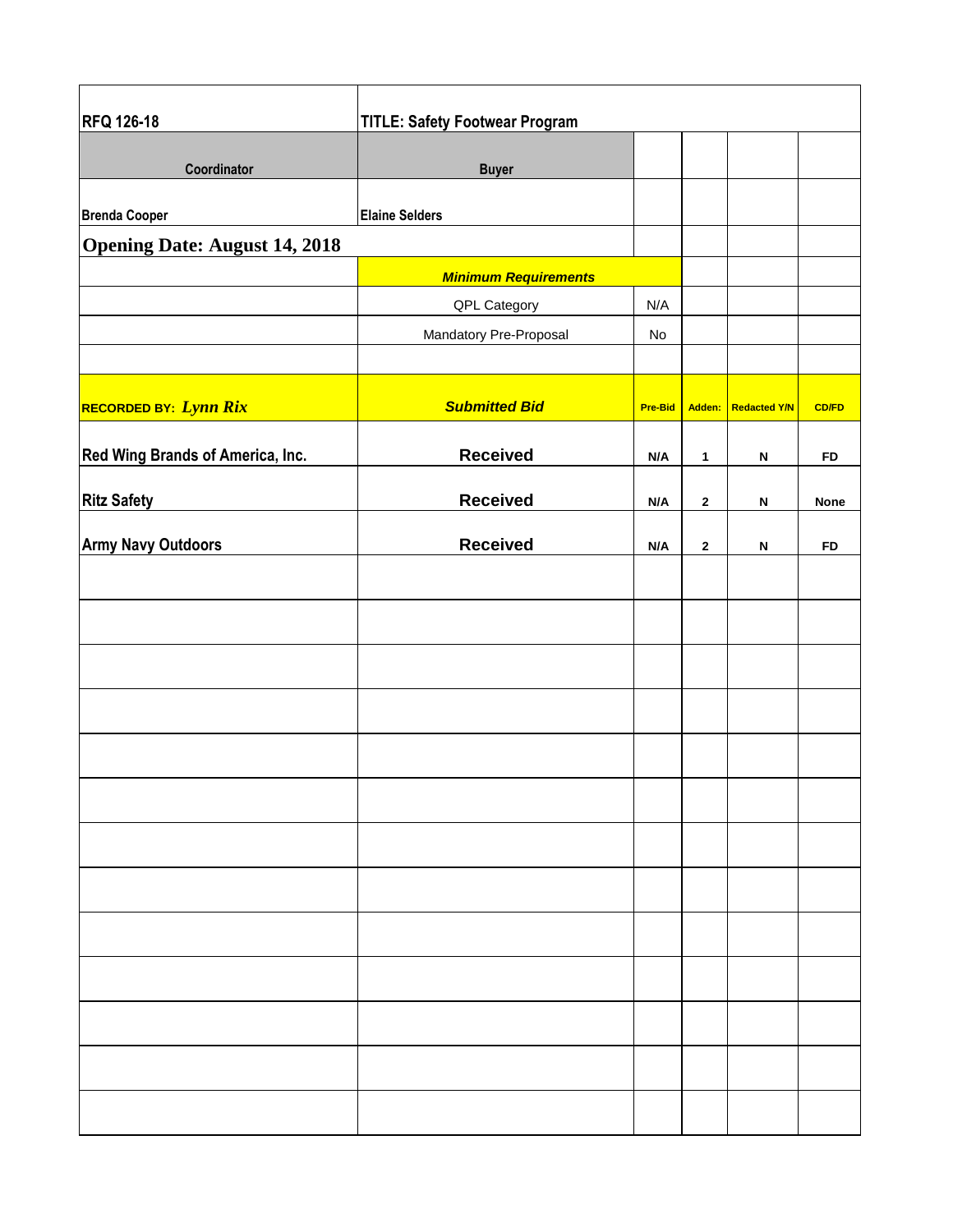| <b>ITN 127-18</b>                | <b>TITLE: JEA Fleet Auctioneer Services</b> |                                |        |                    |           |
|----------------------------------|---------------------------------------------|--------------------------------|--------|--------------------|-----------|
| Coordinator                      | <b>Buyer</b>                                |                                |        |                    |           |
| <b>Carl Ramsubhag</b>            | <b>Colin Roddy</b>                          |                                |        |                    |           |
| <b>Opening Date: 8/14/18</b>     |                                             |                                |        |                    |           |
|                                  | <b>Minimum Requirements</b>                 |                                |        |                    |           |
|                                  | QPL Category                                | N/A                            |        |                    |           |
|                                  | Mandatory Pre-Proposal                      | Optional                       |        |                    |           |
|                                  |                                             |                                |        |                    |           |
| RECORDED BY: Lynn Rix            | <b>Submitted Bid</b>                        | <b>Mand Pre-</b><br><b>Bid</b> | Adden: | Redacted Y/N CD/FD |           |
| <b>Housby Online Sales</b>       | <b>Received</b>                             | N                              | 3      | N                  | <b>CD</b> |
| J. J. Kane Auctioneers           | <b>Received</b>                             | Υ                              | 3      | ${\sf N}$          | <b>FD</b> |
| Jeff Martin Auctioneers, Inc.    | <b>Received</b>                             | $\boldsymbol{\mathsf{N}}$      | 3      | $\mathsf{N}$       | <b>FD</b> |
| IronPlanet, Inc. d/b/a GovPlanet | <b>Received</b>                             | N                              | 3      | N                  | <b>FD</b> |
| <b>Weeks Auction Company LLC</b> | <b>Received</b>                             | Y                              | 3      | N                  | <b>FD</b> |
| PropertyRoom.com, Inc.           | <b>Received</b>                             | N                              | 0      | N                  | <b>FD</b> |
|                                  |                                             |                                |        |                    |           |
|                                  |                                             |                                |        |                    |           |
|                                  |                                             |                                |        |                    |           |
|                                  |                                             |                                |        |                    |           |
|                                  |                                             |                                |        |                    |           |
|                                  |                                             |                                |        |                    |           |
|                                  |                                             |                                |        |                    |           |
|                                  |                                             |                                |        |                    |           |
|                                  |                                             |                                |        |                    |           |
|                                  |                                             |                                |        |                    |           |